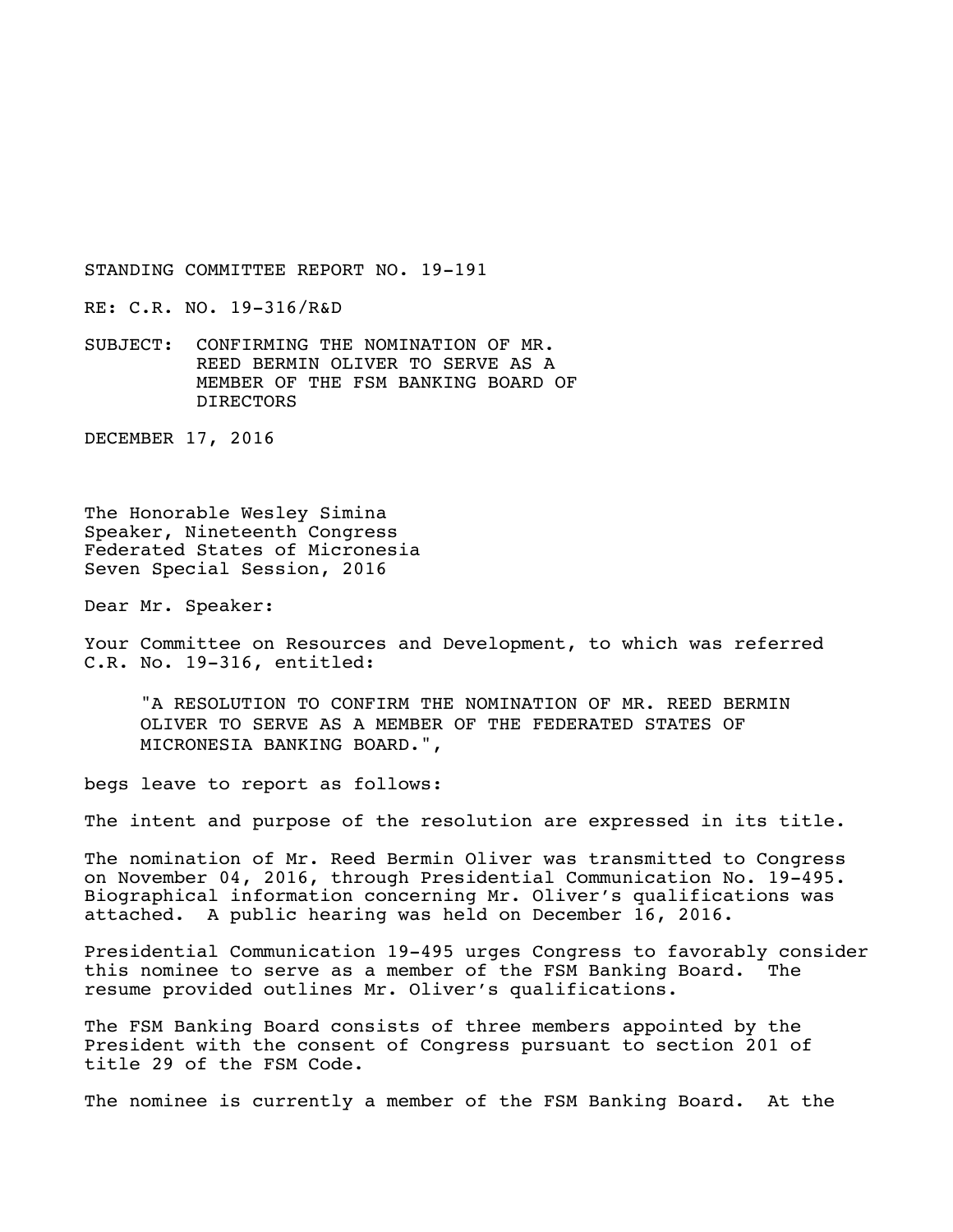STANDING COMMITTEE REPORT NO. 19-191

RE: C.R. NO. 19-316/R&D

SUBJECT: CONFIRMING THE NOMINATION OF MR. REED BERMIN OLIVER TO SERVE AS A MEMBER OF THE FSM BANKING BOARD OF DIRECTORS

DECEMBER 17, 2016

hearing, the nominee was absent, however, he sent an informal communication to the Chairman David W. Panuelo where he apologized for not showing up at the hearing, and expressed his interest to continue serving on the Board. The Banking Commissioner fully supports the nominee. Your Committee believes that Mr. Reed Bermin Oliver is qualified to serve on the Board of Directors of the FSM Banking Board.

Based upon the information and comments received and discussions with the nominee, your Committee believes that Mr. Oliver is well suited to serve as a member of the FSM Banking Board of Directors.

Your Committee on Resources and Development is, therefore, in accord with the intent and purpose of C.R. No. 19-316, and recommends its adoption in the form attached hereto.

Respectfully submitted,

| /s/ David W. Panuelo       | /s/ Alik L. Alik            |
|----------------------------|-----------------------------|
| David W. Panuelo, chairman | Alik L. Alik, vice chairman |

/s/ /s/ Victor V. Gouland Victor V. Gouland, member /s/ /s/ Florencio S. Harper Florencio S. Harper, member

Berney Martin, member

/s/ /s/ Joseph J. Urusemal Joseph J. Urusemal, member

/s/ \_\_\_\_\_\_\_\_\_\_\_\_\_\_\_\_\_\_\_\_\_\_\_\_\_\_\_\_\_\_\_ Robson U. Romolow, member